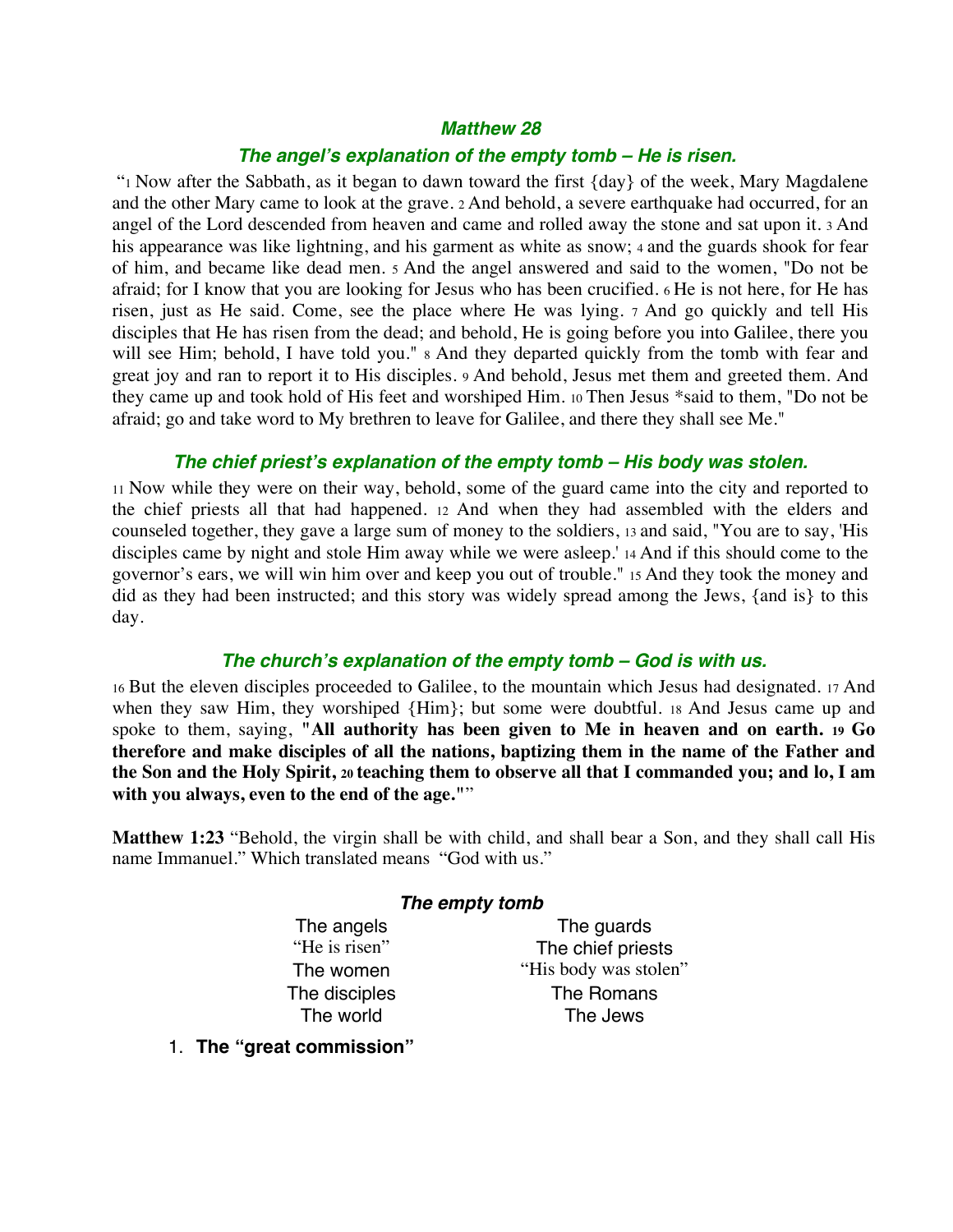**Matt.28:19-20** "19 Go therefore and make disciples of all the nations, baptizing them in the name of the Father and the Son and the Holy Spirit, 20 teaching them to observe all that I commanded you; and lo, I am with you always, even to the end of the age."

**NOTE**: This text makes the following critical points:

- a. The principle imperative is "make disciples" which involves converting people to the faith and bringing them to maturity in the faith.
- b. The radically new aspect to this command is its focus on the Gentile (nations).
- **Lk.24:46-49** "46 - Thus it is written, that the Christ should suffer and rise again from the dead the third day; 47 and that repentance for forgiveness of sins should be proclaimed in His name to all the nations, beginning from Jerusalem. 48 you are witnesses of these things. 49 And behold, I am sending forth the promise of My Father upon you; but you are to stay in the city until you are clothed with power from on high."

**NOTE**: This text makes the following critical points:

- a. Repentance for forgiveness of sins based upon the death and resurrection of Christ is at the heart of the gospel message that is to be proclaimed.
- b. The eye witnesses (apostles) are the objects of the great commission.
- c. It can be assumed that those who would receive the Spirit after them would also proclaim this message.
- **Jn.20:21-23** "21 - Peace be with you; as the Father has sent Me, I also send you." 22 And when He had said this, He breathed on them, and said to them, 'Receive the Holy Spirit.' 23 'If you forgive the sins of any, their sins have been forgiven them; if you retain the sins of any, they have been retained.'"

**NOTE**: This text makes the following critical points:

- a. The apostles were sent just as Jesus was sent. He was the model. Apostles (missionaries) in the church should adopt the calling of Jesus as a model.
- b. The apostolic power to bind and loose from sins condemnation was given to the apostles who would become the foundation of the church and would by their teaching declare the nature and limits of forgiveness and freedom in Christ.
- **Mk.16:15-18** "15 - Go into all the world and preach the gospel to all creation. 16 He who has believed and has been baptized will be saved; but he who has disbelieved shall be condemned. 17 And these signs will accompany those who have believed: in My name they will cast out demons, they will speak with new tongues; 18 they will pick up serpents, and if they drink any deadly poison, it shall not hurt them; they will lay hands on the sick, and they will recover."

**NOTE**: This text makes the following critical points:

a. Believing the message is critical to participating in its promises.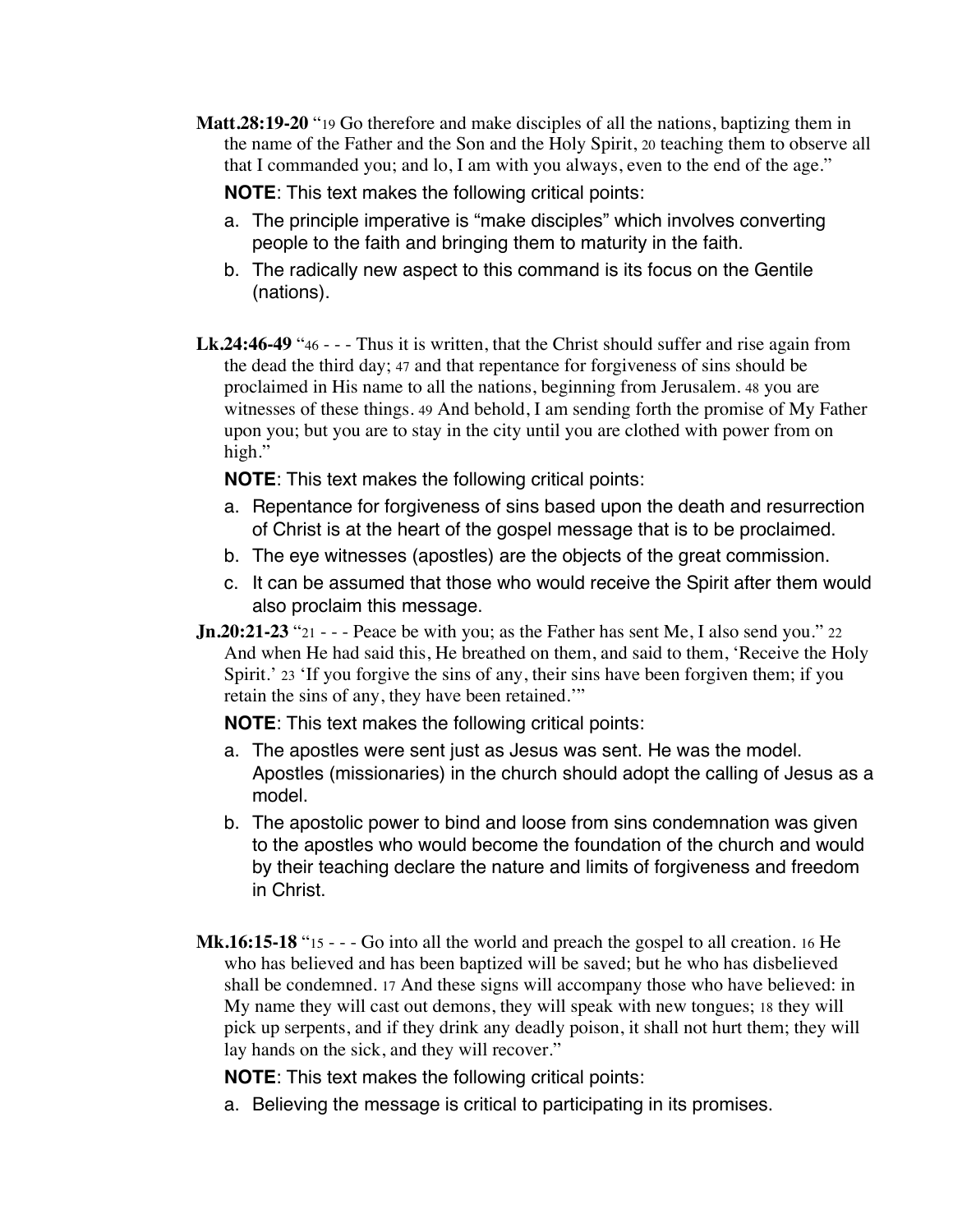- b. Water baptism is to mark new converts as is the presence of power signs. These signs were present among the apostles but not among all the converts.
- 2. **The great commission in the epistles. Eph.4:10-16** "10 He who descended is Himself also He who ascended far above all the heavens, that He might fill all things. 11 And He gave some {as} apostles, and some {as} prophets, and some {as} evangelists, and some {as} pastors and teachers, 12 for the equipping of the saints for the work of service, to the building up of the body of Christ; 13 until we all attain to the unity of the faith, and of the knowledge of the Son of God, to a mature man, to the measure of the stature which belongs to the fullness of Christ. 14 As a result, we are no longer to be children, tossed here and there by waves, and carried about by every wind of doctrine, by the trickery of men, by craftiness in deceitful scheming; 15 but speaking the truth in love, we are to grow up in all {aspects} into Him, who is the head, {even} Christ, 16 from whom the whole body, being fitted and held together by that which every joint supplies, according to the proper working of each individual part, causes the growth of the body for the building up of itself in love."
	- a. The goal of the great commission is the building of the body of Christ to maturity.
	- b. The building process starts with evangelism and ends with maturity and unity of all believers in community.
	- c. Individual roles and responsibilities vary depending on the spiritual gifts of the individuals.
	- d. Gifted leaders are to equip all believers for service in the areas of their giftedness.

| <b>Events of Acts 2</b>                 | <b>Styles of</b><br>ministry | Longings of<br>people | <b>Purpose of the church</b>         |
|-----------------------------------------|------------------------------|-----------------------|--------------------------------------|
| vs.43 "a sense of awe"                  | Reaching                     | Transcendence         | <b>Exalt</b>                         |
|                                         | <b>UP</b>                    |                       | Christ as Creator, Redeemer,<br>Lord |
| vs.42 "the teaching of the<br>Apostles" | Reaching                     | Insight               | <b>Educate</b>                       |
|                                         | <b>DOWN</b>                  |                       | Christ's people                      |
| vs.42 "fellowship"                      | Reaching                     | Intimacy              | <b>Edify</b>                         |
|                                         | IN                           |                       | Christ's church                      |
| vs.47 "adding to their<br>number daily" | Reaching                     | <b>Direction</b>      | <b>Evangelize</b>                    |
|                                         | <b>OUT</b>                   |                       | Christ's world                       |

3. The great commission in Acts. **Acts 2**